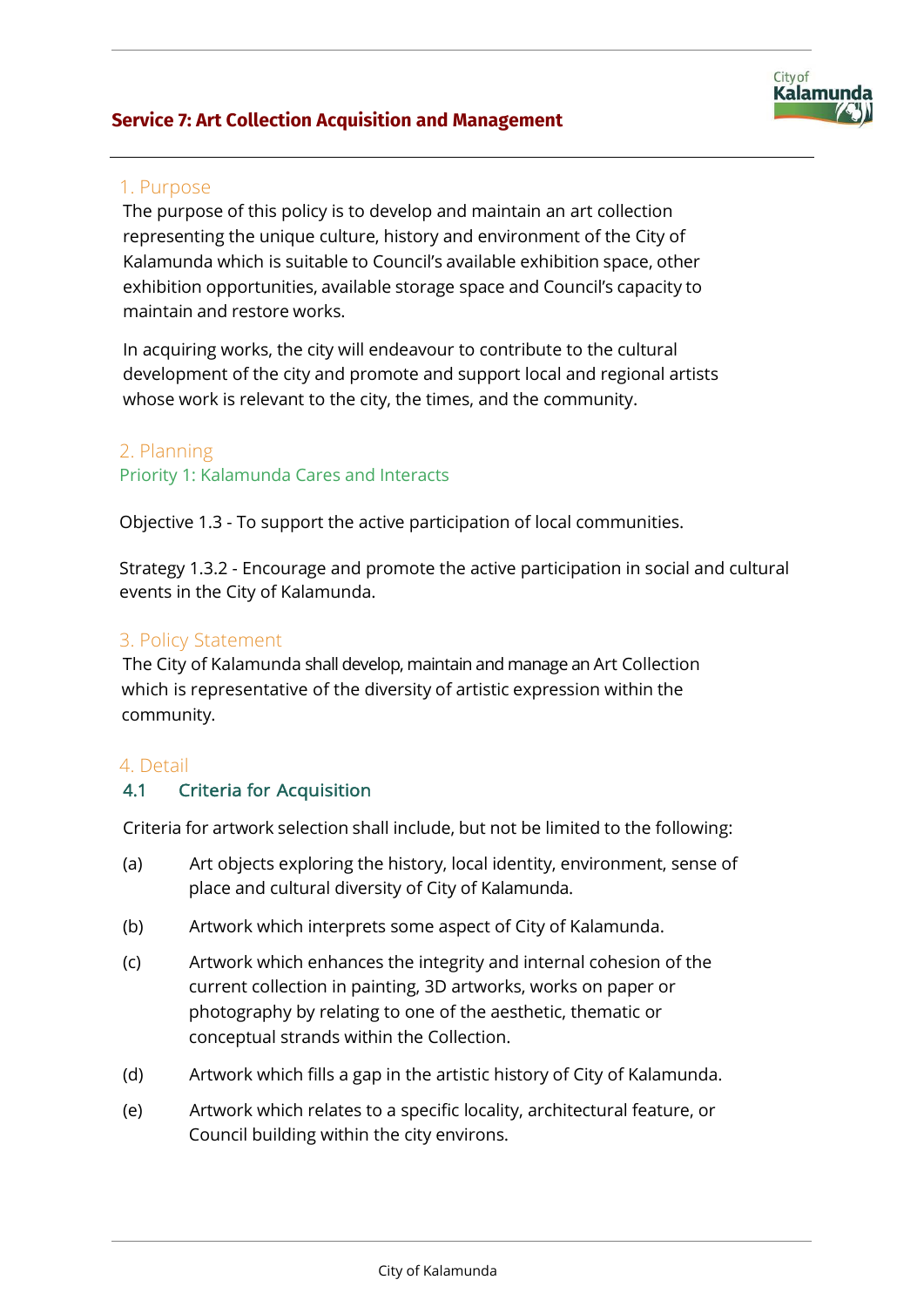

## 4.2 Acquisition

- (a) Acquisitions of art works shall include a range of artwork that, through display, enhance public buildings, spaces, and corporate areas.
- (c) All art and object acquisitions, donations and gifts should wherever practicable have the endorsement of the Director Corporate Services.
- (d) Acquisition must be authenticated and supported by adequate documentation including but not limited to curation & maintenance advice, engineering assessments (where relevant), provenance of the artwork and interpretive description of the artwork.
- (e) Items in poor or questionable condition should only be considered in exceptional circumstances and after condition issues are resolved through a condition report.
- (f) Artworks with specialised installation requirements must have these resolved before acquisition.

#### 4.3 Gifts and Donations of Artwork

From time to time the City receives or is offered gifts or donations of artworks and notes:

- (a) Council reserves the right to respectfully decline such offers on the basis that the collection is already well represented in that capacity, there is insufficient or inadequate exhibition or storage capacity, or works aren't in a suitable condition for acquisition, or the work is of a form which does not suit the scale and mix of the City's collection.
- (b) The Council may accept a gift which it later choses to dispose of as part of the regular collection review program.
- (c) These gifts or donations are deemed unconditional gifts unless otherwise agreed and documented.

#### 4.4 Display of Artwork

- (a) The Collection shall be displayed in public areas, libraries and designated office areas in an aesthetically pleasing and appropriate context which maximises and enhances public enjoyment and education, giving due recognition to the artists' intent.
- (b) In recognition that not all works may be on display at any one time, Council will ensure that works are stored in a manner which meets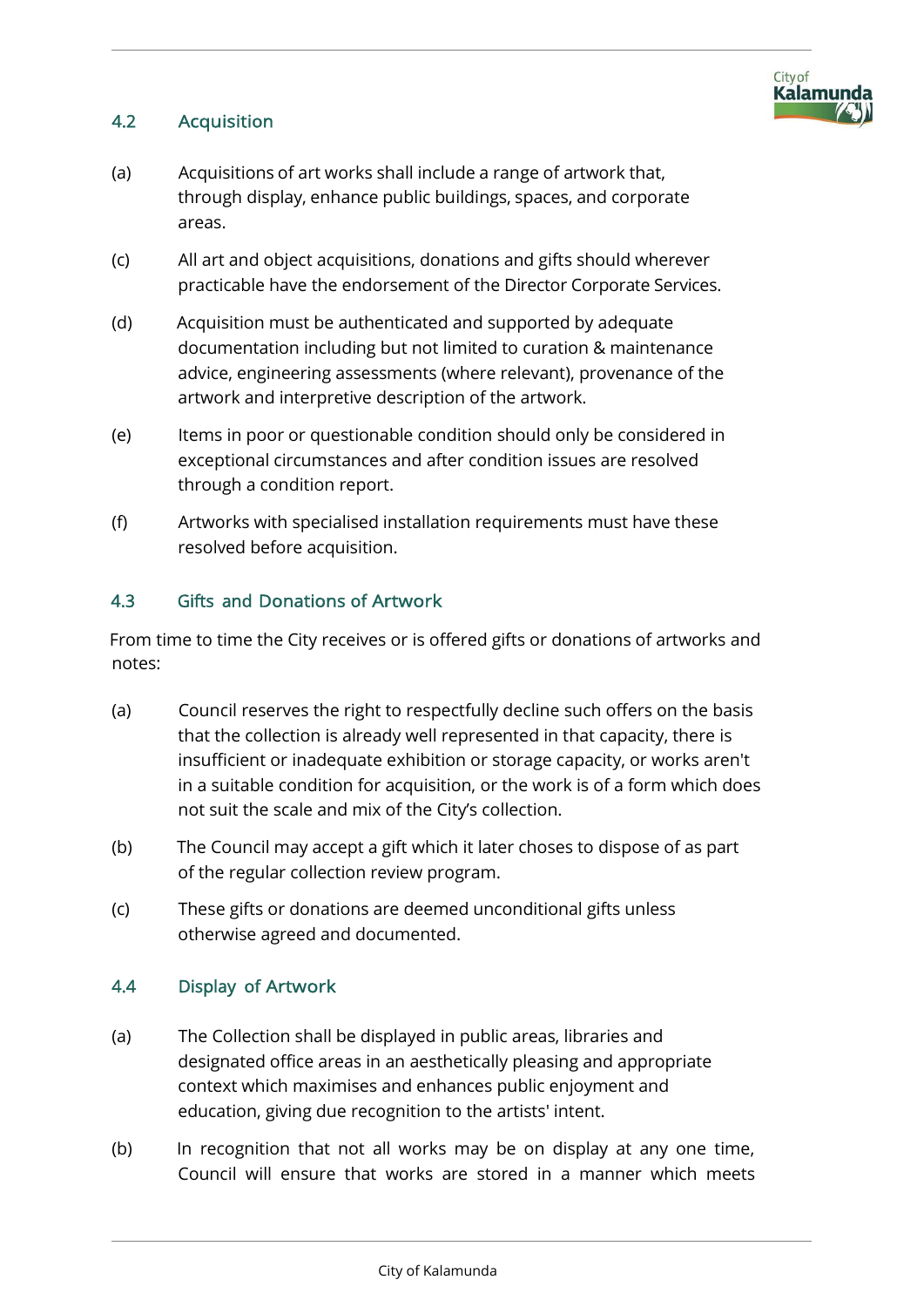

archival storage guidelines set out by the WA Art Gallery or equivalent authority.

## 4.5 Collection management

- (a) The Collection will be documented and catalogued to enable identification, informed management decisions and the provision of information to the public.
- (b) The Collection will be independently assessed and valued in compliance with Local Government Regulations.
- (c) The Collection will be subject to periodic review.
- (d) The Council reserves the right to dispose of works as a necessary or where a work requires such attention that it unreasonably drains resources needed for the care of the rest of the Collection.
- (e) Council will be sensitive to religious beliefs and the cultural significance of artefacts and art pieces within the community

## 5. Community Consultation

The City will consult where necessary regarding the application of this policy.

#### 6. Governance

The Policy will be administered by the City with a register containing details of all City acquired artwork.

## 7. Measures of Success

The success of the policy shall be measured through:

a) Evidence that all acquired artwork is recorded in the City's Art Register